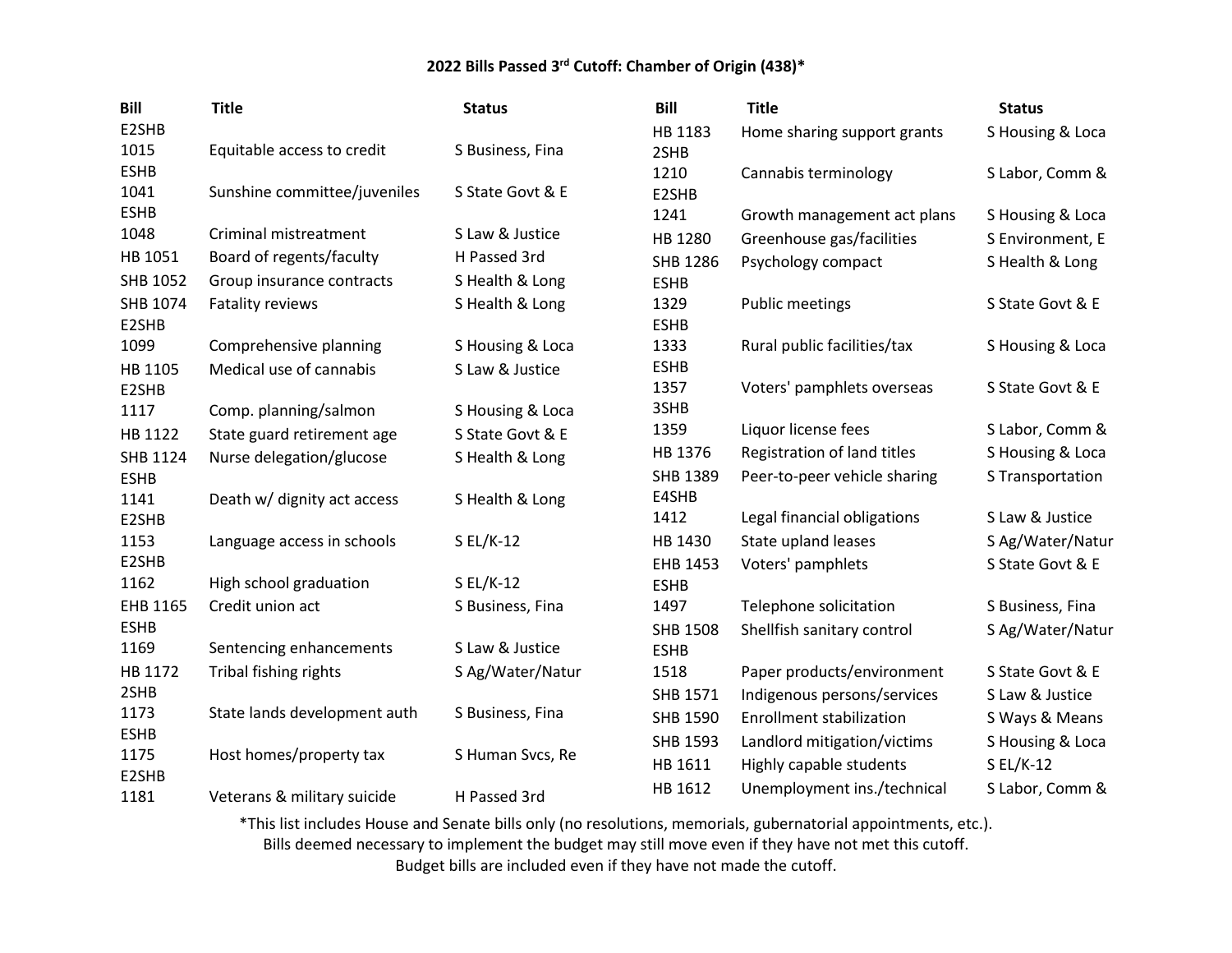| <b>Bill</b>         | <b>Title</b>                  | <b>Status</b>    | <b>Bill</b>         | <b>Title</b>                 | <b>Status</b>    |
|---------------------|-------------------------------|------------------|---------------------|------------------------------|------------------|
| HB 1613             | Employer reports/private      | S Labor, Comm &  | E2SHB               |                              |                  |
| SHB 1615            | Cosmetics tested on animals   | S Law & Justice  | 1663                | Landfill methane emissions   | S Environment, E |
| SHB 1616            | Charity care                  | S Health & Long  | 2SHB                |                              |                  |
| SHB 1617            | State and school holidays     | $SL/K-12$        | 1664                | Schools/support funding      | S Ways & Means   |
| <b>ESHB</b>         |                               |                  | HB 1666             | Public infra./tax valuation  | S Ways & Means   |
| 1619                | Appliance efficiency          | S Environment, E | HB 1669             | PSERS disability benefits    | S Ways & Means   |
| SHB 1620            | <b>Extreme weather events</b> | S State Govt & E | <b>ESHB</b><br>1673 |                              |                  |
| HB 1622             | Sex. assault nurse education  | S Higher Ed & Wo |                     | Public works board/broadband | S Environment, E |
| SHB 1623            | Power supply inadequacy       | S Environment, E | SHB 1675            | Dialysate & dialysis devices | S Health & Long  |
| HB 1625             | Space force reserve members   | S Labor, Comm &  | SHB 1684            | Drinking water fluoridation  | S Environment, E |
| SHB 1626            | WDFW electronic licensing     | S Ag/Water/Natur | EHB 1687<br>E2SHB   | College bound scholar./GPA   | S Higher Ed & Wo |
| <b>ESHB</b>         |                               |                  | 1688                | Out-of-network health care   | S Health & Long  |
| 1629                | Aerial imaging technology     | H Passed 3rd     | <b>ESHB</b>         |                              |                  |
| <b>ESHB</b>         |                               |                  | 1689                | Biomarker testing prior auth | S Health & Long  |
| 1630                | Weapons/certain meetings      | S Law & Justice  | E2SHB               |                              |                  |
| SHB 1642            | National guard ed. grants     | S Higher Ed & Wo | 1691                | Oil spills/financial resp.   | S Environment, E |
| <b>ESHB</b><br>1643 |                               |                  | <b>ESHB</b>         |                              |                  |
|                     | Affordable housing/REET       | S Housing & Loca | 1694                | Chemicals/consumer products  | S Environment, E |
| SHB 1644            | Pupil transp./electric        | $SL/K-12$        | <b>ESHB</b>         |                              |                  |
| SHB 1646            | Dementia action collab.       | S Health & Long  | 1699                | Work in retirement/schools   | S Ways & Means   |
| HB 1647             | Building for the arts         | S Ways & Means   | HB 1700             | Derelict vessel removal      | S Ag/Water/Natur |
| HB 1648             | Accountancy/inactive license  | S Business, Fina | SHB 1701            | <b>LEOFF benefits</b>        | S Ways & Means   |
| SHB 1649            | WDFW disabilities adv. comm.  | S Ag/Water/Natur | SHB 1703            | 911 emergency communications | S State Govt & E |
| <b>ESHB</b><br>1650 | Commercial solicitation       |                  | HB 1704             | Service contracts            | S Business, Fina |
| HB 1651             |                               | S Business, Fina | <b>ESHB</b>         |                              |                  |
|                     | Postpartum contraception      | S Health & Long  | 1705                | Untraceable guns             | S Law & Justice  |
| SHB 1655<br>E2SHB   | Safety rest areas             | S Transportation | SHB 1706            | Truck drivers/restrooms      | S Transportation |
| 1659                | Higher education grants       | S Higher Ed & Wo | <b>SHB 1708</b>     | Audio-only telemed fac fees  | S Health & Long  |
| <b>ESHB</b>         |                               |                  | SHB 1709            | Tow truck safety             | S Transportation |
| 1660                | Accessory dwelling units      | S Housing & Loca |                     |                              |                  |

\*This list includes House and Senate bills only (no resolutions, memorials, gubernatorial appointments, etc.). Bills deemed necessary to implement the budget may still move even if they have not met this cutoff.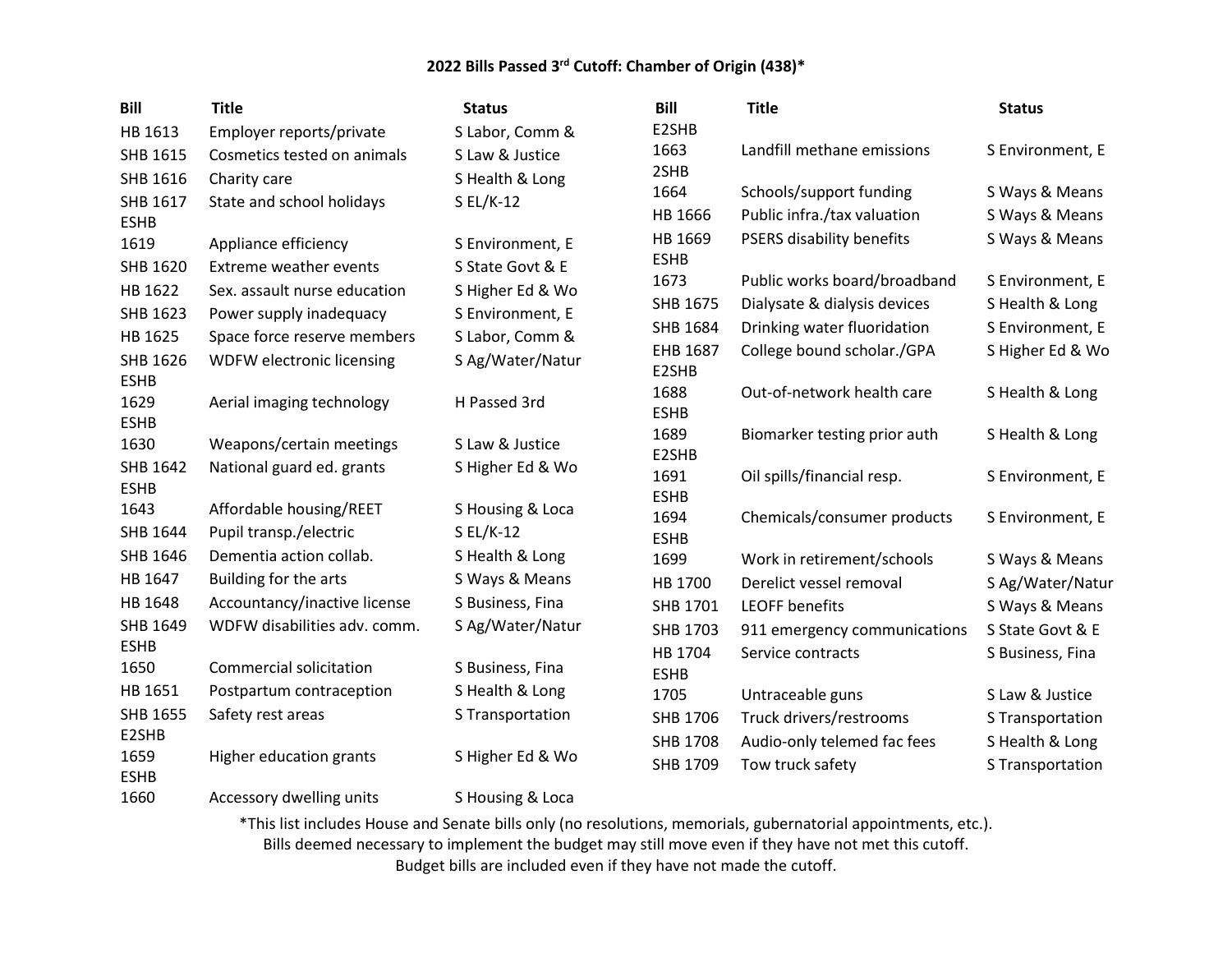| <b>Status</b>                                                                                                       |                  |
|---------------------------------------------------------------------------------------------------------------------|------------------|
| <b>ESHB</b><br>HB 1765<br>Health benefit ex./B&O tax                                                                | S Ways & Means   |
| 1716<br>S State Govt & E<br><b>Ballot casting locations</b><br>SHB 1768<br>Energy conservation projects             | S Environment, E |
| SHB 1717<br><b>GMA</b> planning/tribes<br>S Housing & Loca<br>HB 1769<br>Community municipal corps                  | S Housing & Loca |
| HB 1719<br>S Law & Justice<br>Military equipment/law enf.<br><b>ESHB</b>                                            |                  |
| E2SHB<br>1770<br>Energy codes                                                                                       | S Environment, E |
| 1723<br><b>Telecommunications access</b><br>S Environment, E<br>SHB 1773<br>Assisted outpatient treat.              | S Health & Long  |
| <b>SHB 1724</b><br>S Housing & Loca<br>Supportive housing resources<br>SHB 1779<br>Surgical smoke                   | S Labor, Comm &  |
| SHB 1725<br>S Law & Justice<br>Missing indigenous persons<br>HB 1780<br>Workforce investment board                  | S Higher Ed & Wo |
| <b>SHB 1728</b><br>S Health & Long<br>Insulin work group reauth.<br>HB 1781<br>Capital budget, supplemental         | H Cap Budget     |
| <b>SHB 1732</b><br>Long-term care/delay<br>C1L22<br>EHB 1784<br>License plate visibility                            | H Passed 3rd     |
| <b>ESHB</b><br>HB 1785<br>WSP minimum salary                                                                        | S Transportation |
| 1733<br>$C$ 2 L 22<br>Long-term care/exemptions<br>HB 1786<br>Transportation budget, supp.                          | H Transportation |
| Peace officers/use of force<br>SHB 1735<br>S Law & Justice<br>SHB 1789<br>Adult family homes/prop. tax              | S Ways & Means   |
| E2SHB<br><b>ESHB</b><br>1736<br>H Passed 3rd                                                                        |                  |
| State student loan program<br>1793<br>Electric vehicles/HOAs<br>HB 1738<br>Housing finance comm'n debt              | S Law & Justice  |
| S Housing & Loca<br>SHB 1794<br>Dishonored paycheck fees<br>HB 1739<br>S Health & Long                              | S Labor, Comm &  |
| Hospital policies/pathogens<br><b>ESHB</b><br>S State Govt & E                                                      |                  |
| EHB 1744<br>Cancer care collaboratives<br>1795<br>Nondisclosure/illegal acts                                        | S Labor, Comm &  |
| SHB 1746<br>Students/COVID-19 pandemic<br>S EL/K-12<br>HB 1798<br>LCEDIR/tourism slogan                             | S Business, Fina |
| SHB 1747<br>Child relative placements<br>S Human Svcs, Re<br>E2SHB                                                  |                  |
| HB 1748<br>Human trafficking/ABD prog.<br>1799<br>S Human Svcs, Re<br>Organic materials management                  | S Environment, E |
| 2SHB<br>SHB 1800<br>Behavioral health/minors<br>1751<br>H Passed 3rd                                                | S Health & Long  |
| Hazing prevention<br>HB 1804<br>Military service credit<br>EHB 1752<br>Deferred compensation/Roth<br>S Ways & Means | S Ways & Means   |
| HB 1805<br>Opportunity scholarship prog<br><b>ESHB</b>                                                              | S Higher Ed & Wo |
| HB 1808<br>Pupil transportation funding<br>1753<br>Climate funding/tribes<br>S Environment, E                       | S EL/K-12        |
| E2SHB<br>HB 1755<br>TANF time limit extensions<br>S Human Svcs, Re                                                  |                  |
| 1812<br>Energy facility site council<br>SHB 1759<br>School websites/drug info.<br>$SL/K-12$<br><b>ESHB</b>          | S Environment, E |
| E2SHB<br>1813<br>Pharmacy choice                                                                                    | S Health & Long  |
| 1760<br>Dual credit program access<br>S Ways & Means<br>E2SHB                                                       |                  |
| HB 1761<br>Opioid reversal by ED nurses<br>S Health & Long<br>1815<br>Catalytic converter theft                     | S Law & Justice  |

\*This list includes House and Senate bills only (no resolutions, memorials, gubernatorial appointments, etc.).

Bills deemed necessary to implement the budget may still move even if they have not met this cutoff.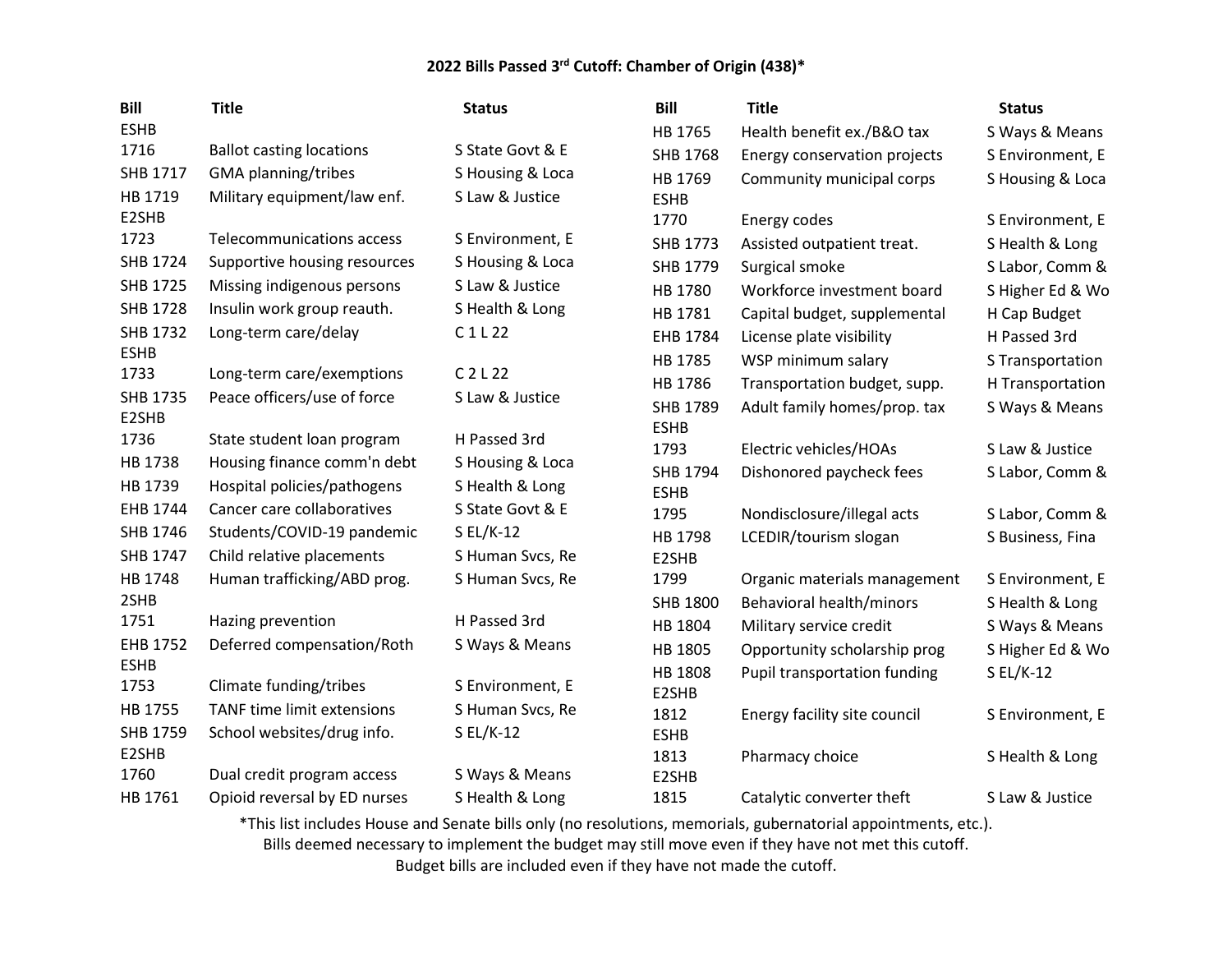| <b>Bill</b>             | <b>Title</b>                 | <b>Status</b>    | <b>Bill</b>                    | <b>Title</b>                 | <b>Status</b>    |
|-------------------------|------------------------------|------------------|--------------------------------|------------------------------|------------------|
| HB 1816                 | Operating budget, supp.      | H Approps        | <b>ESHB</b>                    |                              |                  |
| 2SHB                    |                              |                  | 1877                           | Health prof. expired certs   | S Health & Long  |
| 1818<br><b>ESHB</b>     | Reentry and rehabilitation   | S Human Svcs, Re | <b>SHB 1878</b><br><b>ESHB</b> | Schools/comm. eligibility    | $SL/K-12$        |
| 1821                    | Telemedicine/relationship    | S Health & Long  | 1881                           | <b>Birth doulas</b>          | S Health & Long  |
| HB 1825<br>2SHB         | Single judge courts          | S Law & Justice  | HB 1888<br>2SHB                | Working fam. credit/rates    | S Ways & Means   |
| 1827                    | Community reinvestment       | S Labor, Comm &  | 1890                           | Children behavioral health   | S Health & Long  |
| HB 1832                 | Code city form of government | S Housing & Loca | SHB 1893                       | EMTs/public health           | S Health & Long  |
| HB 1833                 | School meals/electronic info | S EL/K-12        | HB 1894                        | Juvenile diversion/period    | S Human Svcs, Re |
| HB 1834                 | Student absences/mental hith | S EL/K-12        | HB 1899                        | DFI data confidentiality     | S Business, Fina |
| 2SHB                    |                              |                  | SHB 1901                       | Civil protection orders      | S Law & Justice  |
| 1835                    | Postsecondary enrollment     | S Higher Ed & Wo | SHB 1902                       | Workers' comp reopening      | S Labor, Comm &  |
| EHB 1837                | Musculoskeletal injuries     | S Labor, Comm &  | 2SHB                           |                              |                  |
| <b>ESHB</b>             |                              |                  | 1905                           | Homelessness/youth discharge | S Human Svcs, Re |
| 1841                    | ADU rental/property tax      | S Housing & Loca | HB 1907                        | Gift equity packaging        | S Higher Ed & Wo |
| EHB 1851<br><b>ESHB</b> | Abortion care                | S Health & Long  | HB 1920<br><b>ESHB</b>         | Child abuse/res. facilities  | S Human Svcs, Re |
| 1852                    | Prescription drug labels     | S Health & Long  | 1921                           | Renewable energy/valuation   | H Passed 3rd     |
| HB 1859                 | Cannabis analysis labs       | S Labor, Comm &  | HB 1927                        | Legislative service leave    | S Labor, Comm &  |
| 2SHB<br>1860            | Behavioral health discharge  | H Passed 3rd     | HB 1928<br><b>ESHB</b>         | Equine industry support      | S Ways & Means   |
| 2SHB<br>1865            |                              |                  | 1930                           | Cosmetologists, etc/licenses | S Business, Fina |
| <b>ESHB</b>             | Certified peer specialists   | S Health & Long  | EHB 1931                       | Hydropower license fees      | H Passed 3rd     |
| 1866                    | Supportive housing           | S Housing & Loca | HB 1934                        | Tribal exchange agreements   | S Transportation |
| SHB 1867                | Dual credit program data     | S EL/K-12        | SHB 1941                       | Active shooter drills        | $S EL/K-12$      |
| E2SHB                   |                              |                  | EHB 1942                       | Paraeducator course of study | $S EL/K-12$      |
| 1868                    | Health care staffing         | S Labor, Comm &  | HB 1953                        | Sensitive voter information  | S State Govt & E |
| HB 1874                 | Prof. licensure/convictions  | S Business, Fina | SHB 1955                       | Dependency/education         | S EL/K-12        |
| SHB 1876                | Ballot measures/impact discl | S State Govt & E | <b>ESHB</b>                    |                              |                  |
|                         |                              |                  | 1956                           | Incarcerated individuals/PRA | S State Govt & E |

\*This list includes House and Senate bills only (no resolutions, memorials, gubernatorial appointments, etc.).

Bills deemed necessary to implement the budget may still move even if they have not met this cutoff.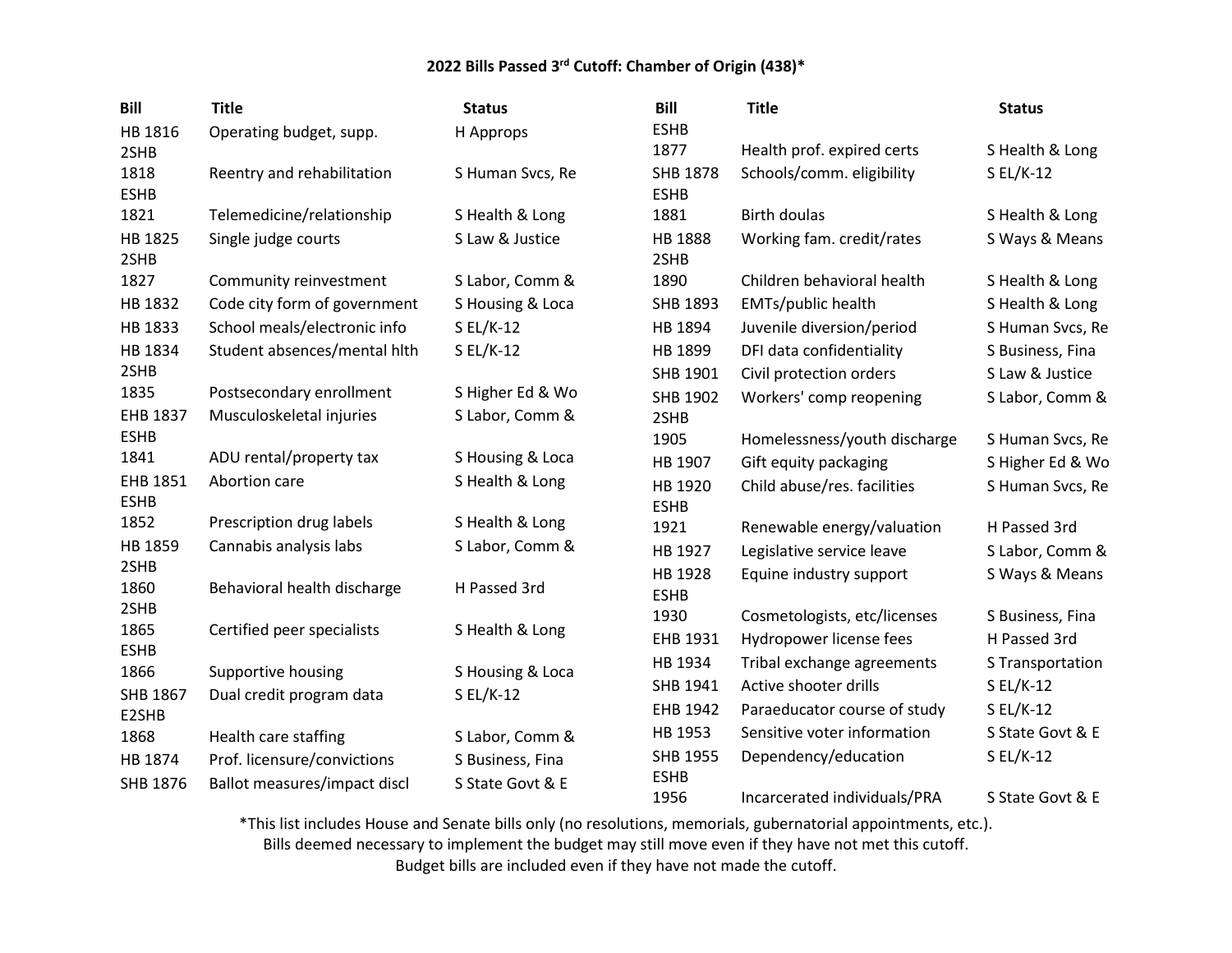| <b>Bill</b>     | <b>Title</b>                 | <b>Status</b>    | <b>Bill</b>      | <b>Title</b>                      | <b>Status</b>    |
|-----------------|------------------------------|------------------|------------------|-----------------------------------|------------------|
| SHB 1957        | Disaster recovery assistance | S Business, Fina | <b>ESHB</b>      |                                   |                  |
| <b>SHB 1958</b> | Shovel-ready site cert.      | S Ways & Means   | 2059             | Real estate broker duties         | S Business, Fina |
| SHB 1961        | Name change fee waivers      | S Law & Justice  | HB 2061          | Public improvements/housing       | S Housing & Loca |
| EHB 1964        | Alternative energy decomm.   | S Environment, E | <b>ESHB</b>      |                                   |                  |
| SHB 1967        | Nonprofits/property tax      | S Business, Fina | 2064             | Residential tenant deposits       | S Housing & Loca |
| EHB 1973        | School board recordings      | S State Govt & E | <b>SHB 2068</b>  | Imagination library               | H Passed 3rd     |
| HB 1974         | Education elections/WSSDA    | S EL/K-12        | EHB 2073         | State capitol committee           | H Passed 3rd     |
| HB 1975         | Management/housing auths     | S Housing & Loca | HB 2074<br>E2SHB | Off-road vehicles fees            | S Transportation |
| HB 1978         | Shoreline master programs    | S Environment, E | 2075             | <b>DSHS</b> service requirements  | H Passed 3rd     |
| SHB 1980        | <b>Concurrent services</b>   | S Human Svcs, Re | 2SHB             |                                   |                  |
| EHB 1982        | Property tax penalties       | S Ways & Means   | 2078             | Outdoor learning grant prg.       | S Ways & Means   |
| SHB 1984        | Vehicle reg. cert. addresses | S Transportation | EHB 2096         | Working families' tax exempt      | S Ways & Means   |
| SHB 2001        | Tiny houses/GMA              | S Housing & Loca | HB 2097          | First-time home buyer def.        | S Housing & Loca |
| HB 2007         | Nurse educator loans         | S Higher Ed & Wo | HB 2098          | Home rehab. loan program          | S Housing & Loca |
| 2SHB            |                              |                  | SB 5002          | State auditor                     | H State Govt & T |
| 2008            | Dev. disability programs/IQ  | S Human Svcs, Re | <b>ESSB</b>      |                                   |                  |
| HB 2010         | Homeless budgets & audits    | S Housing & Loca | 5004             | Medical marijuana tax ex.         | H Finance        |
| SHB 2019        | Careers in retail            | S Higher Ed & Wo | ESB 5017         | School district procurement       | H Cap Budget     |
| HB 2033         | Emergency and work zones     | S Transportation | E2SSB            |                                   |                  |
| <b>SHB 2034</b> | Juvenile records             | S Human Svcs, Re | 5036             | Total confinement release         | H Public Safety  |
| <b>ESHB</b>     |                              |                  | SB 5042          | <b>GMA</b> actions effective date | H Env & Energy   |
| 2037            | Peace officers/use of force  | S Law & Justice  | ESB 5054         | Impaired driving                  | H Public Safety  |
| 2SHB            |                              |                  | <b>ESSB</b>      |                                   |                  |
| 2044            | Ransomware protection        | S Environment, E | 5078             | Large capacity magazines          | H Civil R & Judi |
| SHB 2046        | Legislative activity ethics  | S State Govt & E | <b>ESSB</b>      |                                   |                  |
| <b>SHB 2050</b> | Parent pay/child detention   | H Passed 3rd     | 5082             | Productivity board                | H State Govt & T |
| SHB 2051        | Agricultural disaster assist | S Ag/Water/Natur | SSB 5127         | Courthouse facility dogs          | H Civil R & Judi |
| <b>SHB 2057</b> | State patrol workforce       | S Transportation | SSB 5148         | Election official harassment      | H Public Safety  |
| HB 2058         | Parks & rec. leasehold tax   | S Ways & Means   | E2SSB<br>5155    | Prejudgment interest              | H Civil R & Judi |

\*This list includes House and Senate bills only (no resolutions, memorials, gubernatorial appointments, etc.).

Bills deemed necessary to implement the budget may still move even if they have not met this cutoff.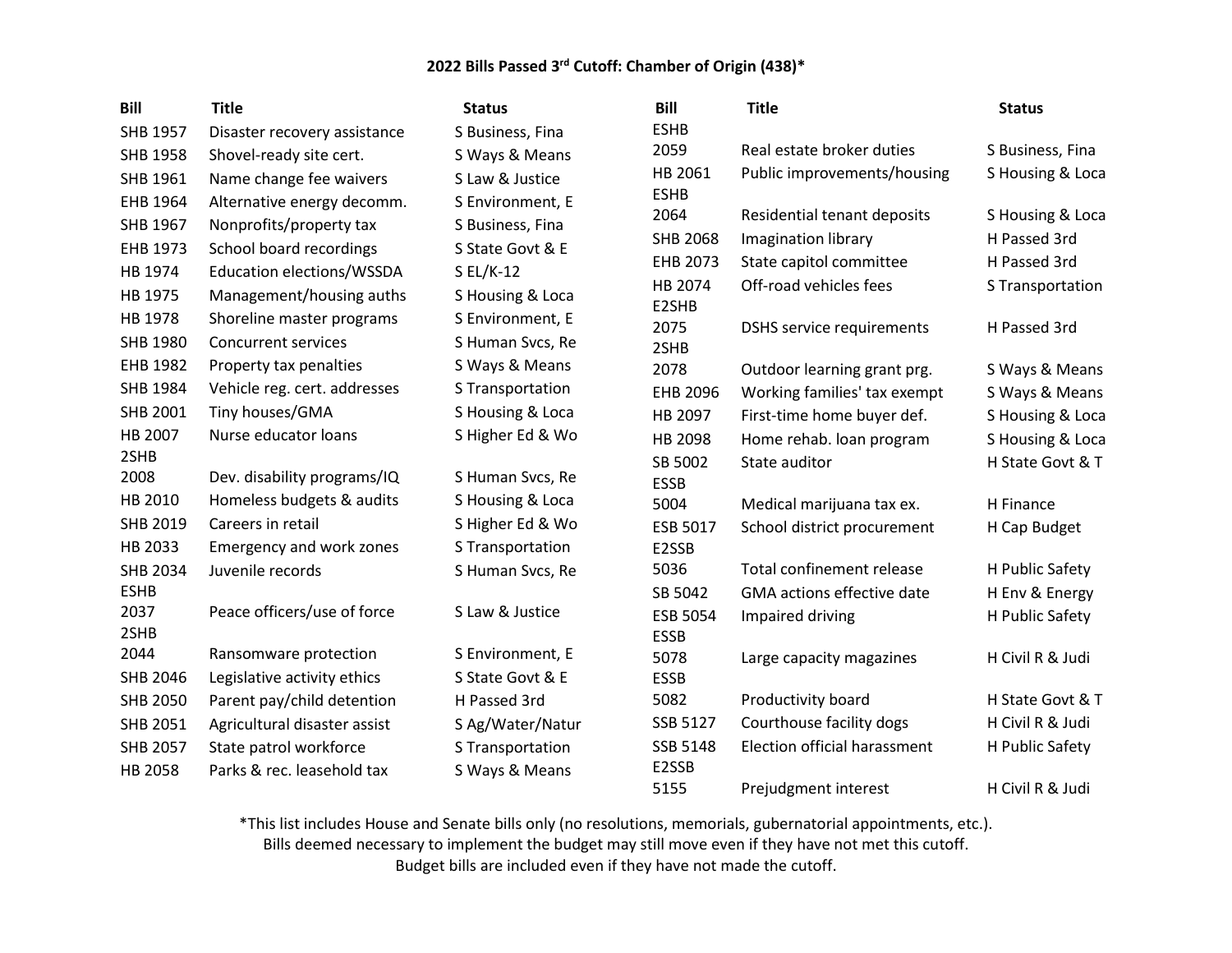| <b>Bill</b>     | <b>Title</b>                      | <b>Status</b>       | <b>Bill</b>     | <b>Title</b>                 | <b>Status</b>    |
|-----------------|-----------------------------------|---------------------|-----------------|------------------------------|------------------|
| SSB 5181        | Low-income school districts       | H Education         | <b>ESSB</b>     |                              |                  |
| SB 5196         | Special legislative sessions      | H State Govt & T    | 5490            | Interbranch advisory comm.   | H State Govt & T |
| SB 5201         | DNR timber & land sales           | H Rules R           | SB 5491         | Waiver of firearm rights     | H Civil R & Judi |
| ESB 5202        | School depreciation subfunds      | H Education         | SSB 5496        | Health prof. monitoring      | H HC/Wellness    |
| 2SSB            |                                   | H Hous, Human       | SSB 5497        | Board of ed. student members | H Education      |
| 5241            | Economic inclusion                | Sv                  | SB 5498         | Posthumous H.S. diplomas     | H Education      |
| <b>ESSB</b>     |                                   |                     | SB 5499         | Hemodialysis technicians     | H HC/Wellness    |
| 5245            | Safety of crime victims           | H Public Safety     |                 |                              | H Comm & Econ    |
| SSB 5252        | School consultation/tribes        | H Education         | SB 5504         | Discover pass free days      | De               |
| ESB 5264        | Americans of Chinese descent      | H State Govt & T    | SB 5505         | Farmers market prop. tax ex. | H Finance        |
| <b>ESSB</b>     |                                   | H Hous, Human       | SB 5506         | JARRC chair & vice chair     | H State Govt & T |
| 5268            | Dev. disability services          | Sv                  | SB 5508         | Insurance guaranty fund      | H HC/Wellness    |
| 2ESSB           |                                   |                     | SB 5509         | Fentanyl testing equipment   | H Public Safety  |
| 5275            | Intense rural dev. areas          | <b>H Local Govt</b> | SB 5510         | Transp. benefit district tax | H Transportation |
| SB 5312<br>2SSB | Transit-oriented development      | H Env & Energy      | ESB 5512        | State nickname               | H State Govt & T |
| 5332            | Off-road and wheeled ATVs         | H Transportation    | SB 5514         | County legislative meetings  | H Local Govt     |
| 2SSB            |                                   |                     | SB 5518         | OT licensure compact         | H HC/Wellness    |
| 5342            | Irrigation dist. elections        | H State Govt & T    | SB 5519         | Accountancy/inactive license | H Rules R        |
| SB 5354         | Traffic control/large cities      | H Transportation    | <b>SSB 5528</b> | RTA supplemental revenue     | H Transportation |
| SSB 5376        | <b>Education ombuds awareness</b> | H Education         | SB 5529         | Self-directed care           | H HC/Wellness    |
| 2SSB            |                                   |                     | <b>ESSB</b>     |                              |                  |
| 5406            | Tow truck operator comp.          | H Transportation    | 5531            | Uniform unclaimed property   | H Finance        |
| SSB 5411        | Northern spotted owl forests      | S Passed 3rd        | 2SSB            |                              |                  |
| <b>ESSB</b>     |                                   |                     | 5532            | Rx drug affordability board  | H HC/Wellness    |
| 5428            | SEPA/shelters & encampments       | H Env & Energy      | SB 5534         | Verifiable credentials       | H State Govt & T |
| 2ESSB           |                                   |                     | SB 5539         | Ed. service district funding | H Approps        |
| 5441            | <b>Breast implant surgery</b>     | H HC/Wellness       | <b>ESSB</b>     |                              | H Comm & Econ    |
| SB 5487         | School consolid. incentives       | H Cap Budget        | 5544            | Blockchain work group        | De               |
| SB 5489         | <b>Business entities</b>          | H Civil R & Judi    | SB 5545         | Survivor benefits            | S Passed 3rd     |
|                 |                                   |                     | SSB 5546        | Insulin affordability        | H HC/Wellness    |

\*This list includes House and Senate bills only (no resolutions, memorials, gubernatorial appointments, etc.).

Bills deemed necessary to implement the budget may still move even if they have not met this cutoff.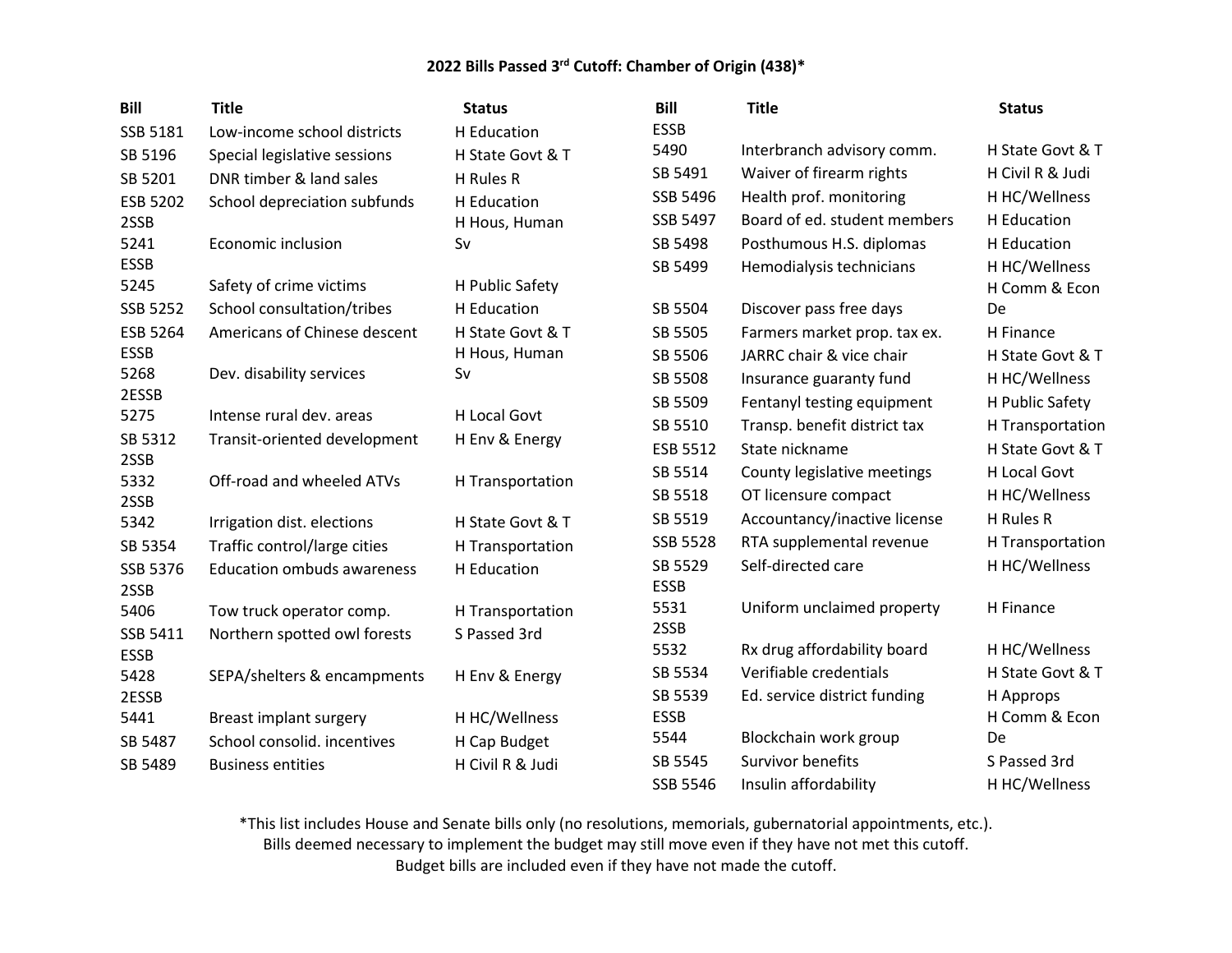| SSB 5548<br>Child custody transfers<br>H Civil R & Judi<br>SB 5602<br>Service providers/financial                 | H ConsPro&Bus    |
|-------------------------------------------------------------------------------------------------------------------|------------------|
| SB 5552<br><b>WDFW licensing</b><br>H RDev, Ag&NR                                                                 | H Hous, Human    |
| SB 5607<br>Homeless census/facilities<br>Sv<br>SSB 5553<br>Early STEM metrics<br>H Children, Yout                 |                  |
| Juvenile fingerprinting<br>SB 5609<br>H Comm & Econ                                                               | H Children, Yout |
| <b>SSB 5555</b><br>Rx drug cost sharing<br>Safety telecommunicators<br>SSB 5610<br>De                             | H HC/Wellness    |
| <b>SSB 5558</b><br>SB 5612<br>Interstate toll bridges<br>H Transportation<br>DV sentencing statements             | H Public Safety  |
| SB 5560<br>Redistricting plans<br>H State Govt & T<br>SSB 5613<br>Use of dogs to hunt                             | H RDev, Ag&NR    |
| H Civil R & Judi<br>ESB 5561<br>Firearm rights restoration<br>SB 5615<br>State sport                              | H State Govt & T |
| 2SSB<br>SSB 5564<br>H Labor & Workpl<br>Employee assistance programs                                              |                  |
| 5616<br>H Approps<br>Accounts<br>H Local Govt<br>SB 5565<br>Fire district treasurers                              |                  |
| H Hous, Human                                                                                                     | H Comm & Econ    |
| SB 5617<br>Main street programs/pop.<br>De<br>SB 5566<br>Independent youth housing<br>Sv                          |                  |
| 2SSB<br><b>SSB 5572</b><br>Internet crimes/children<br>H Public Safety<br>5619                                    |                  |
| Kelp & eelgrass conservation<br>SSB 5575<br>Snohomish county/judges<br>H Civil R & Judi                           | H RDev, Ag&NR    |
| SSB 5620<br>Medicaid expenditures<br>SSB 5581<br>Pupil transp. allocations<br>H Approps                           | H HC/Wellness    |
| Livestock identification<br>SB 5624<br>SB 5582<br>Port commission districts<br>H Local Govt                       | H RDev, Ag&NR    |
| SSB 5626<br>Water system plans/climate<br>Census data/incarceration<br>SB 5583<br>H State Govt & T<br><b>ESSB</b> | H Env & Energy   |
| SB 5585<br>Domestic wastewater fees<br>H Env & Energy<br>5628<br>Cyber harassment                                 | H Public Safety  |
| SSB 5589<br>H HC/Wellness<br>Primary care spending<br>SB 5629<br>Disposition of remains                           | H Civil R & Judi |
| SSB 5590<br>Marine resources ad. council<br>H Env & Energy<br>CDLs/human trafficking<br>SSB 5631                  | H Transportation |
| <b>ESSB</b><br>UTC regulatory fees<br>SB 5634                                                                     |                  |
| H Approps<br>Urban growth area boundaries<br>5593<br>S Passed 3rd<br>SSB 5638                                     |                  |
| Mental health prof. licenses<br>SSB 5594<br>Bone marrow donation aware.<br>H Education                            | H HC/Wellness    |
| Greenhouses<br>SB 5641<br>SB 5596<br>Health info. disclosure<br>H HC/Wellness<br>2SSB                             | H Local Govt     |
| E2SSB<br>5643<br>Youth development programs                                                                       | S Passed 3rd     |
| 5597<br>Voting rights<br>H State Govt & T<br>SSB 5644<br>Behavioral health coresponse                             | H Coll & Wkf Dev |
| <b>ESSB</b><br>2SSB                                                                                               |                  |
| 5599<br>Journey level electricians<br>S Passed 3rd<br>5649<br>Family and medical leave                            | H Labor & Workpl |
| E2SSB<br>SB 5651<br>Capital budget, supplemental                                                                  | S Ways & Means   |
| 5600<br>H Coll & Wkf Dev<br>Apprenticeship programs<br><b>LEOFF benefits</b><br>SSB 5652                          | S Passed 3rd     |

\*This list includes House and Senate bills only (no resolutions, memorials, gubernatorial appointments, etc.). Bills deemed necessary to implement the budget may still move even if they have not met this cutoff.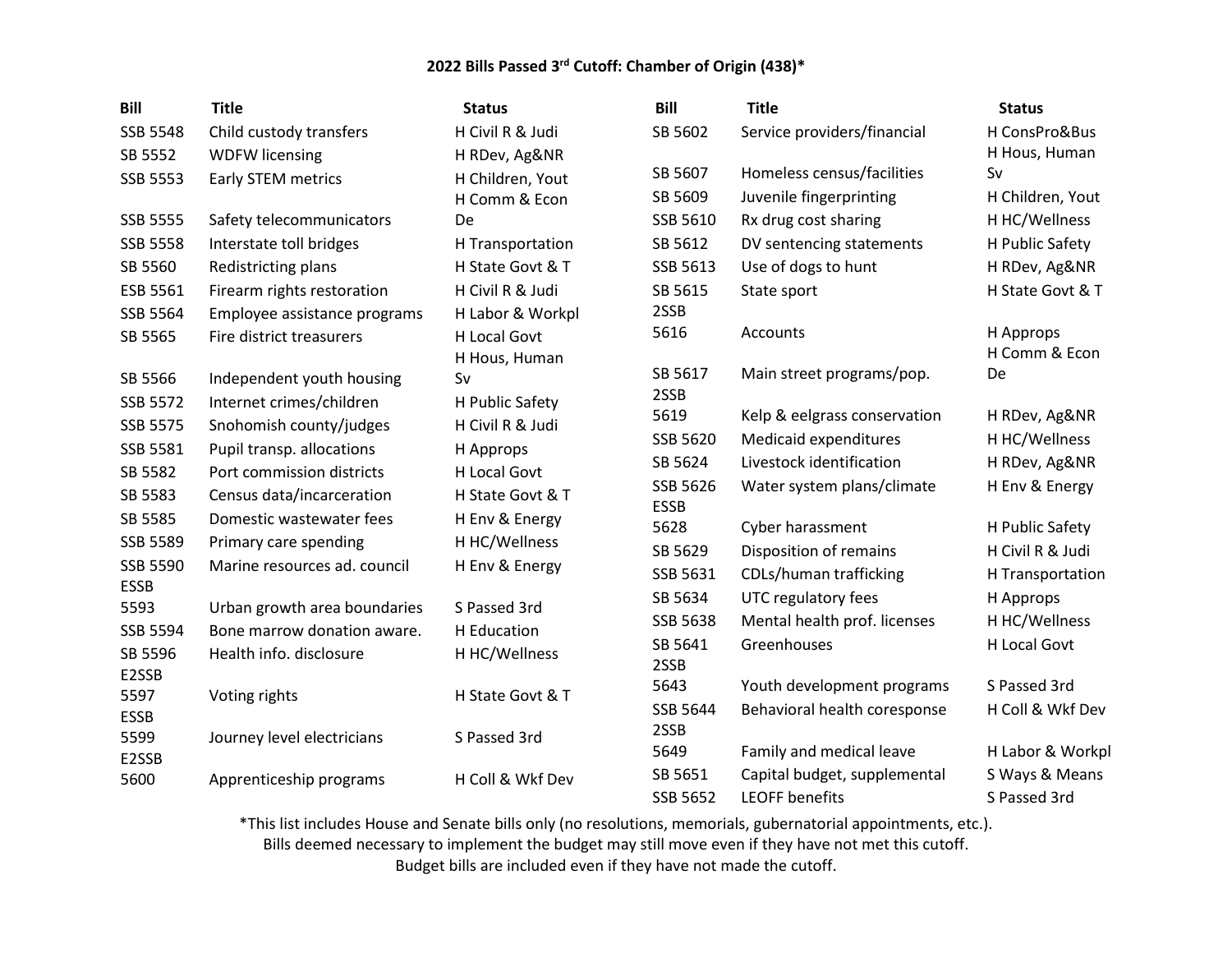| <b>Bill</b>       | <b>Title</b>                 | <b>Status</b>                | <b>Bill</b>         | <b>Title</b>                     | <b>Status</b>              |
|-------------------|------------------------------|------------------------------|---------------------|----------------------------------|----------------------------|
| SB 5653           | Pesticide commission name    | H RDev, Ag&NR                | SB 5726             | Military service credit          | H Approps                  |
| SB 5657<br>E2SSB  | Juvenile instit./comp sci.   | H Education<br>H Hous, Human | SSB 5728            | Drug forfeiture collections      | H Approps<br>H Hous, Human |
| 5662<br>2SSB      | Right-of-way camping/housing | Sv                           | SSB 5729<br>2SSB    | Hearing deadlines/good cause     | Sv                         |
| 5664              | Forensic competency programs | H Civil R & Judi             | 5736                | Minors/behavioral health         | H HC/Wellness              |
| SB 5676           | PERS/TRS 1 benefit increase  | H Approps                    | SSB 5741            | Patches pal license plates       | H Transportation           |
| SSB 5678          | Energy project orders        | H Env & Energy               | SSB 5745            | Personal needs allowance         | H HC/Wellness              |
| SB 5687           | Traffic safety               | H Transportation             | 2SSB                |                                  |                            |
| SB 5689           | Transportation budget, supp. | S Transportation             | 5746                | Drought preparedness             | H RDev, Ag&NR              |
| <b>ESSB</b>       |                              |                              | SB 5747             | Statewide oil spill plan         | H Env & Energy             |
| 5690<br>2SSB      | Firearms at capitol/events   | H Civil R & Judi             | SB 5748             | <b>PSERS disability benefits</b> | H Approps<br>H Hous, Human |
| 5692              | Corrections programming      | H Public Safety              | SSB 5749            | Rent payments                    | Sv                         |
| SB 5693           | Operating budget, supp.      | S Ways & Means               | SB 5750             | WA state leadership board        | H State Govt & T           |
| SB 5694           | DOC-tribal agreements        | H Public Safety              | SSB 5753            | Board & commission sizes         | H HC/Wellness              |
| 2SSB              |                              |                              | SSB 5756            | Semiquincentennial committee     | H State Govt & T           |
| 5695              | DOC body scanner pilot       | H Public Safety              | <b>ESSB</b>         |                                  |                            |
| SSB 5701<br>E2SSB | Workers' comp wages          | H Labor & Workpl             | 5758<br><b>ESSB</b> | Condominium conversions          | S Passed 3rd               |
| 5702              | Donor human milk coverage    | H HC/Wellness                | 5761                | Wage and salary information      | H Labor & Workpl           |
| 2SSB              |                              |                              | SSB 5762            | Purple star award                | S Passed 3rd               |
| 5703              | Cosmetic products/chemicals  | H Env & Energy               | SB 5763             | Minimum wage/disabilities        | H Labor & Workpl           |
| SB 5707           | Traffic safety cameras       | H Transportation             | E2SSB               |                                  |                            |
| SSB 5710          | Toxicology lab contamination | H Public Safety              | 5764                | Apprenticeships & higher ed.     | H Coll & Wkf Dev           |
| SB 5713           | Limited equity coop. housing | H Finance                    | SSB 5765            | Midwifery                        | H HC/Wellness              |
| SB 5715           | Definition of broadband      | S Passed 3rd                 | SB 5771             | Basic ed./caseload forecast      | H Approps                  |
| 2SSB              |                              |                              | SB 5781             | Organized retail theft           | H Public Safety            |
| 5720              | Student financial literacy   | H Education                  | SB 5782             | Defense compatibility            | H Cap Budget               |
| <b>SSB 5722</b>   | Greenhouse gases/buildings   | H Env & Energy               | SSB 5783            | Underground economy              | H Labor & Workpl           |
| <b>SSB 5723</b>   | Diversity in clinical trials | H HC/Wellness                |                     |                                  |                            |

\*This list includes House and Senate bills only (no resolutions, memorials, gubernatorial appointments, etc.). Bills deemed necessary to implement the budget may still move even if they have not met this cutoff. Budget bills are included even if they have not made the cutoff.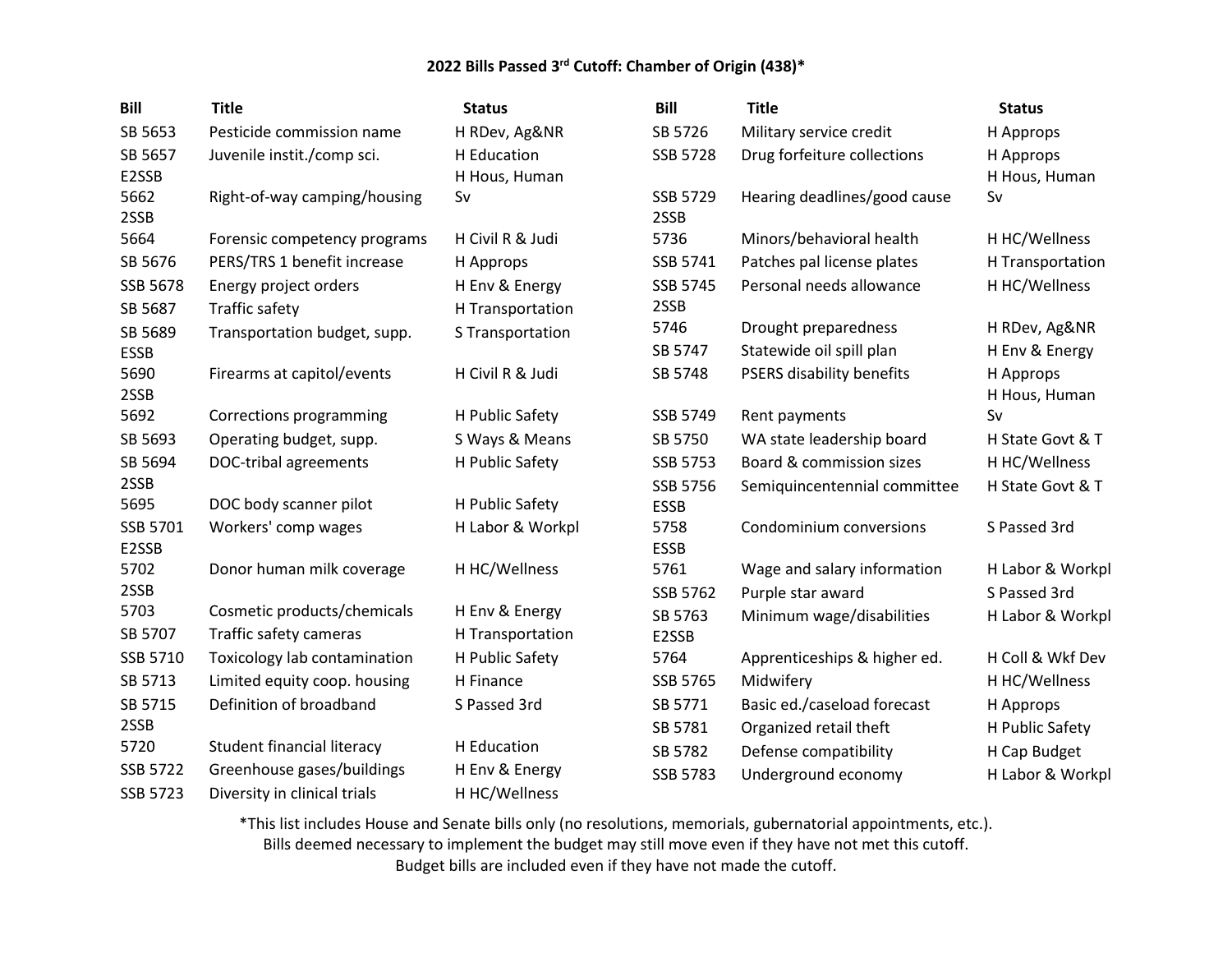| <b>Bill</b>     | <b>Title</b>                        | <b>Status</b>    | <b>Bill</b>                    | <b>Title</b>                 | <b>Status</b>    |
|-----------------|-------------------------------------|------------------|--------------------------------|------------------------------|------------------|
|                 |                                     | H Hous, Human    | SB 5823                        | Local infra. project areas   | S Passed 3rd     |
| <b>SSB 5785</b> | <b>Transitional food assistance</b> | Sv               | SB 5825                        | Rental & vacant property reg | S Passed 3rd     |
| SB 5787         | Linked deposit program              | H ConsPro&Bus    |                                |                              | H Hous, Human    |
| SB 5788         | Guardianship of minors              | H Civil R & Judi | ESB 5832                       | Multifamily unit conversion  | Sv               |
| 2SSB            |                                     |                  |                                |                              | H Hous, Human    |
| 5789            | Innovation challenge program        | H Coll & Wkf Dev | <b>SSB 5838</b>                | Diaper subsidy/TANF          | Sv               |
|                 |                                     | H Hous, Human    | SSB 5839                       | Interfering with emergency   | S Passed 3rd     |
| SSB 5790        | Community support services          | Sv               | E2SSB                          |                              |                  |
| SSB 5791        | <b>LEOFF benefits</b>               | S Passed 3rd     | 5842                           | Climate change               | H Env & Energy   |
| 2SSB<br>5793    | State boards, etc./stipends         | H State Govt & T | SB 5844                        | Higher ed. work/bidding      | S Passed 3rd     |
| <b>ESSB</b>     |                                     |                  | <b>ESSB</b><br>5847            |                              | H Coll & Wkf Dev |
| 5794            | Behavioral health Rx drugs          | H HC/Wellness    |                                | Public employee PSLF info.   |                  |
| E2SSB           |                                     |                  | <b>SSB 5848</b><br><b>ESSB</b> | Music therapists             | H HC/Wellness    |
| 5796            | Cannabis revenue                    | H Approps        | 5853                           | DOT property leasing         | H Transportation |
| <b>ESB 5800</b> | Tax and revenue laws                | S Passed 3rd     | SB 5854                        | Faculty duties/ethics        | H Coll & Wkf Dev |
| SB 5801         | Industrial insurance appeals        | H Labor & Workpl | SB 5855                        | Campaign funds/child care    | H State Govt & T |
| E2SSB           |                                     |                  | SSB 5856                       | Firearm transfers to museums | H Civil R & Judi |
| 5803            | Wildfires/electric utilities        | H RDev, Ag&NR    | SSB 5860                       | Water policy & aquifer level | H RDev, Ag&NR    |
| 2SSB<br>5807    | State hospitals                     | H HC/Wellness    | SSB 5862                       | Commercial energy program    | H Local Govt     |
| SSB 5810        | Legal service plans                 | H ConsPro&Bus    | SSB 5863                       | RTA vehicle removal          | H Transportation |
| SB 5812         | Farm internships/Benton cnty        | H RDev, Ag&NR    | SB 5866                        | <b>Medicaid LTSS/tribes</b>  | H HC/Wellness    |
| SSB 5814        | Child abuse/medical eval.           | H Approps        | SB 5868                        | Public fac. tax/housing      | H Finance        |
| <b>ESSB</b>     |                                     |                  | <b>ESSB</b>                    |                              |                  |
| 5815            | Identicards                         | H Transportation | 5873                           | Unemployment insurance       | H Labor & Workpl |
| SB 5817         | Synthetic media in campaigns        | S Passed 3rd     | <b>ESSB</b>                    |                              |                  |
| SSB 5818        | Housing/SEPA & GMA                  | S Passed 3rd     | 5874                           | Military student residency   | H Coll & Wkf Dev |
|                 |                                     | H Hous, Human    | SB 5875<br><b>ESSB</b>         | Driver license employees     | H Labor & Workpl |
| SSB 5819        | DDA no-paid caseload                | Sv               | 5878                           | Arts instruction             | H Education      |
| SSB 5821        | Cardiac & stroke response           | H HC/Wellness    | <b>SSB 5880</b>                | Fire sprinkler contractors   | H ConsPro&Bus    |

\*This list includes House and Senate bills only (no resolutions, memorials, gubernatorial appointments, etc.).

Bills deemed necessary to implement the budget may still move even if they have not met this cutoff.